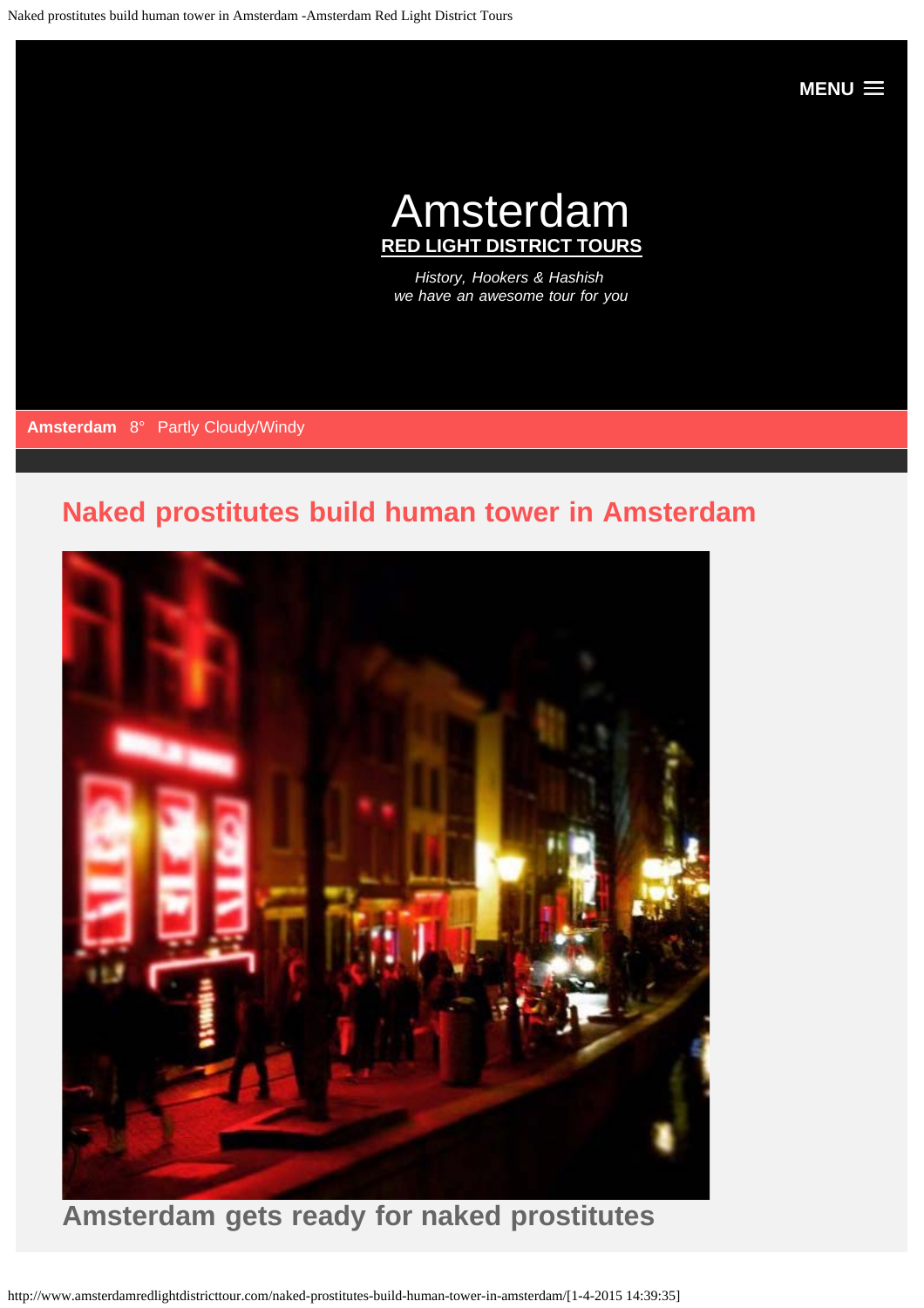#### Naked prostitutes build human tower in Amsterdam -Amsterdam Red Light District Tours

Remarkable news today which came from the union of sex workers.

Prostitutes from all over the world are going to build first human tower of naked bodies in Amsterdam. They do this to protest against the stigma around prostitution. Most sex workers find it difficult if not impossible to get a morgage or insurance. Banks and insurance companies are not willing to provide their services to sex workers, as consequence of the bad image of their profession.



The prostitutes in Amsterdam are hoping that this protest will lead to diminishing and abolition of the current image problem. Most of the sex workers consider their profession as just another job. "Sex work = work", they say.

Last week, the Dutch bank Triodos refused to open a bank account for the Dutch Union for Sex Workers, called PROUD.

**Naked prostitutes protest in Red Light District.**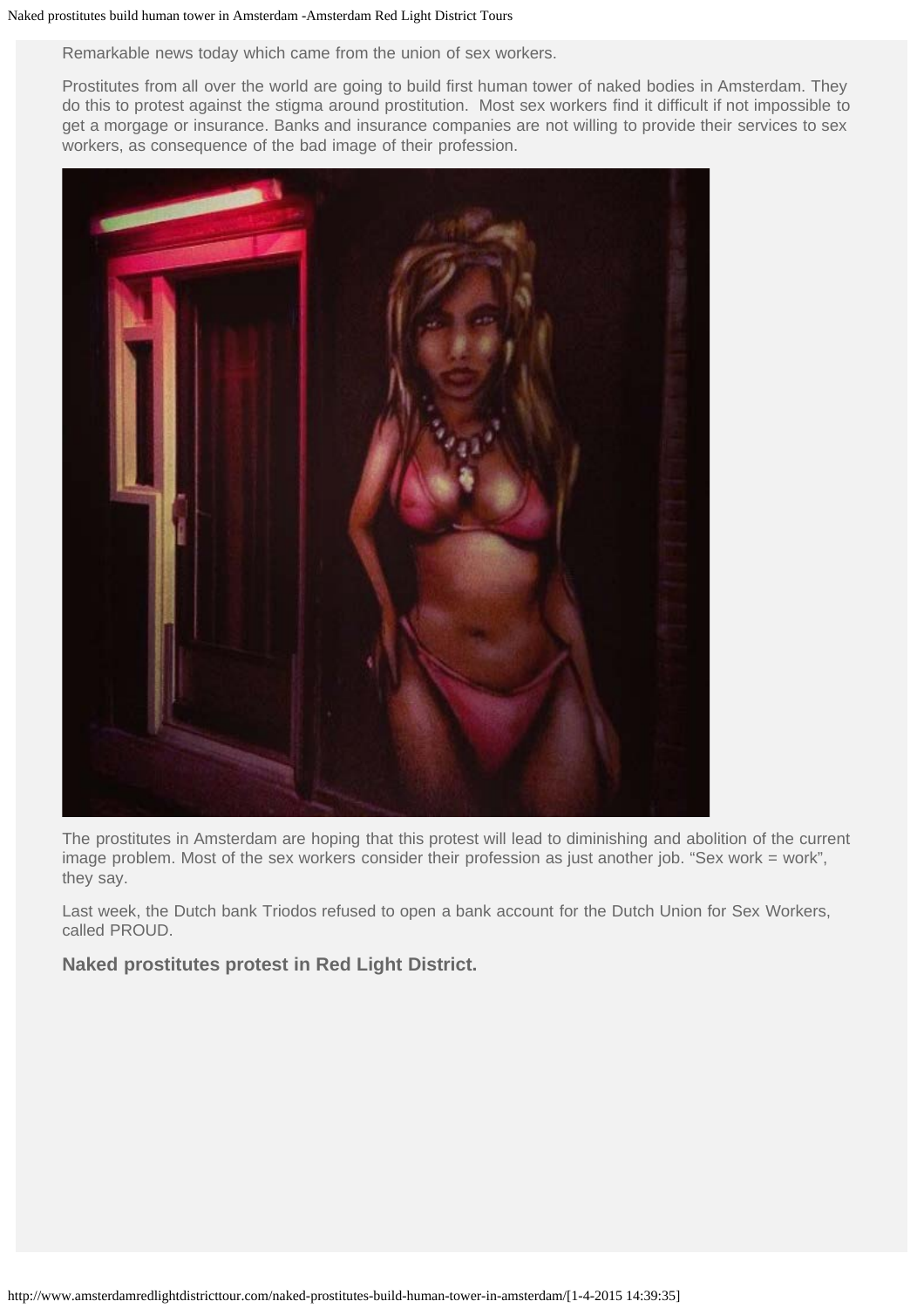

*The Old Church in Amsterdam's Red Light District.*

The tower of prostitutes will equal the height of the Amsterdam Old Church, that stands over 67 meters (73 yards) tall. It will be erected on the Old Church Square, which is situated in the heart of the Red Light District. The human tower of naked prostitutes will be built on April 1st, 2015 at 4pm. The sex workers invite everyone to come see the protest in Amsterdam. The event will be free. "This is your only chance to see naked prostitutes without paying for it", said one of them.

Sex workers from all over the world will be in Amsterdam to support this act. [Sunny Lane](http://en.wikipedia.org/wiki/Sunny_Lane), Ashley Alexandra Dupré, Kristin M. Davis and Ayumu Kas will be joining the protest. 80 female and 20 male prostitutes will join the protest in the Red Light District. "I think this this is a great initiative and I'm so glad that I can be part of it. It's ridiculous that sex workers in the Netherlands and elsewhere are being refused at certain banks. A Dutch prostitute has an average gross income of 7000 Euros a month. Why do banks refuse such customers?", said Sunny Lane.

### **Famous Dutch twin prostitutes on top**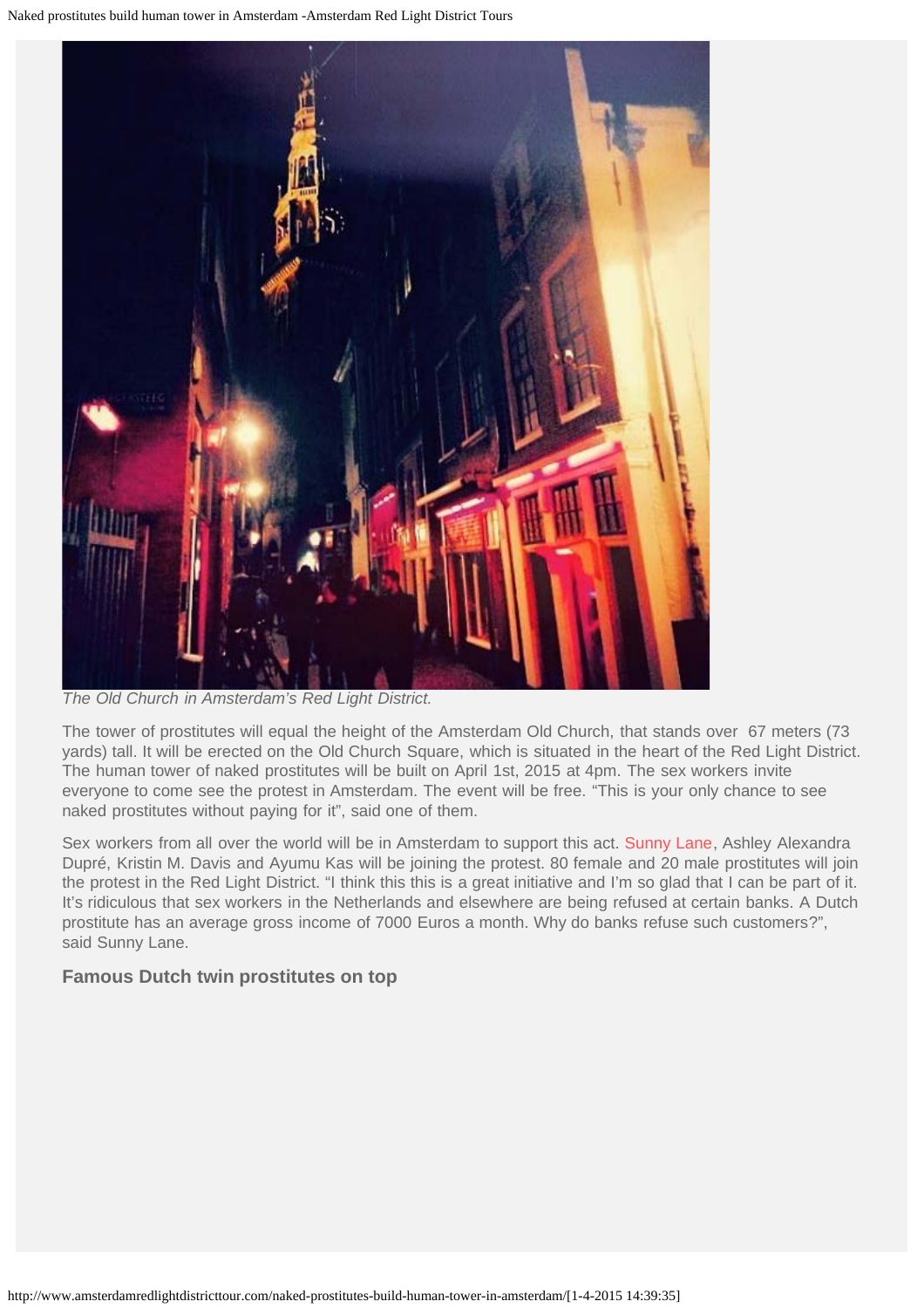Naked prostitutes build human tower in Amsterdam -Amsterdam Red Light District Tours



*[Ma](http://www.amsterdamredlightdistricttour.com/wp-content/uploads/2015/03/Amsterdam-Red-Light-District-Twin-Prostitutes-Fokkens.jpg)rtine & Louise Fokkens at the [Maria's Dolls Museum](http://www.amsterdamredlightdistricttour.com/entertainment/marias-dolls-museum/) in Amsterdam.*

Many Dutch hookers will join in as well, including the most famous ones. The best known prostitutes in The Netherlands are Martine & Louise Fokkens. These twin sisters have worked in Amsterdam's Red Light District for 50 years. The twins are not only (former) prostitutes with many publications in the media, but also the oldest prostitutes in the Netherlands [72 years of age] and have only recently stopped working. Martine & Louise Fokkens confirm -according to plan- they will be the last to climb over all other women to hold the top.

### **Guinness Book of Records in Red Light District**

If the the naked prostitutes manage to build a human tower of 67 meters, a world record will be set. They will be the first to build a human tower of naked prostitutes. The Guinness Book of Records will be there to monitor the event. "A naked human tower of sex workers has never been attempted in history.", said a Guiness Book of Records inspector.



«[Street Art in Amsterdam – 15 pictures](http://www.amsterdamredlightdistricttour.com/street-art-in-amsterdam-15-pictures/) |